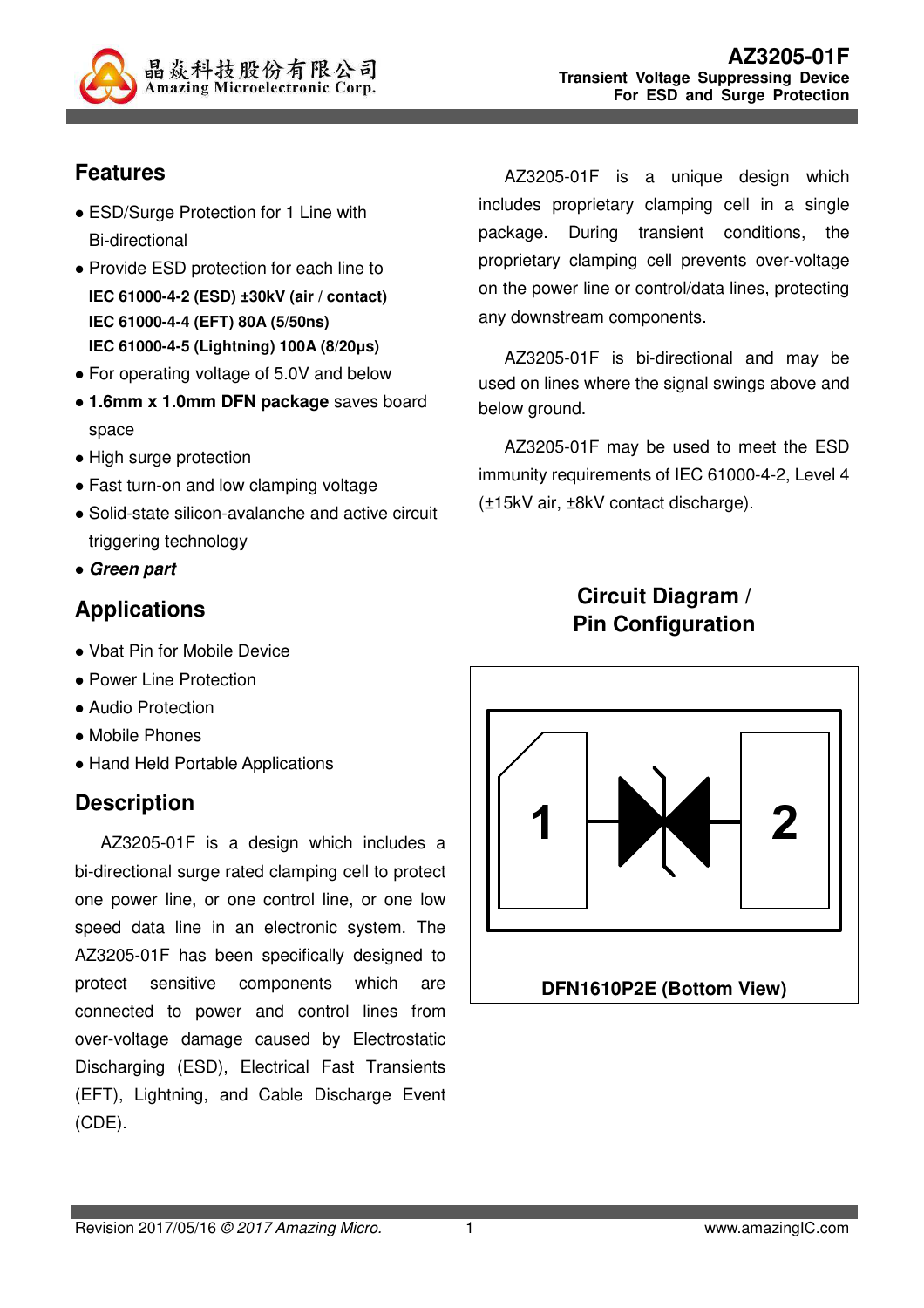

#### **SPECIFICATIONS**

| <b>ABSOLUTE MAXIMUM RATINGS</b>   |                     |                 |              |  |  |
|-----------------------------------|---------------------|-----------------|--------------|--|--|
| <b>PARAMETER</b>                  | <b>SYMBOL</b>       | <b>RATING</b>   | <b>UNITS</b> |  |  |
| <b>Peak Pulse Current</b>         | $I_{PP-1}$ (Note 1) | 100             | A            |  |  |
|                                   | $I_{PP-2}$ (Note 2) | 80              |              |  |  |
| <b>Operating Supply Voltage</b>   | $V_{DC}$            | ±5.5            | v            |  |  |
| ESD per IEC 61000-4-2 (Air)       | $V_{ESD-1}$         | ±30             | kV           |  |  |
| ESD per IEC 61000-4-2 (Contact)   | $V_{ESD-2}$         | ±30             |              |  |  |
| <b>Lead Soldering Temperature</b> | $T_{\texttt{SOL}}$  | 260 (10 sec.)   | $^{\circ}C$  |  |  |
| <b>Operating Temperature</b>      | $T_{OP}$            | $-55$ to $+85$  | $^{\circ}C$  |  |  |
| Storage Temperature               | ${\sf T}_{\sf STO}$ | $-55$ to $+150$ | $^{\circ}C$  |  |  |

| <b>ELECTRICAL CHARACTERISTICS</b>                                |                    |                                                                      |             |            |            |              |
|------------------------------------------------------------------|--------------------|----------------------------------------------------------------------|-------------|------------|------------|--------------|
| <b>PARAMETER</b>                                                 | <b>SYMBOL</b>      | <b>CONDITIONS</b>                                                    | <b>MINI</b> | <b>TYP</b> | <b>MAX</b> | <b>UNITS</b> |
| Reverse Stand-Off                                                |                    | $T=25$ °C.                                                           |             |            |            | $\vee$       |
| Voltage                                                          | $V_{RWM}$          |                                                                      | $-5.0$      |            | 5.0        |              |
| Reverse Leakage                                                  |                    |                                                                      |             |            |            |              |
| Current                                                          | $I_{\text{Leak}}$  | $V_{BWM} = \pm 5.0 V$ , T=25 °C.                                     |             |            | 1          | μA           |
| Reverse                                                          |                    | $I_{\text{BV}} = 1 \text{mA}, T = 25 \text{ °C}.$                    |             |            | 9.0        | $\vee$       |
| Breakdown Voltage                                                | $V_{BV}$           |                                                                      | 6.0         |            |            |              |
| Surge Clamping<br>$\mathsf{V}_{\mathsf{CL}}$<br>Voltage (Note 1) |                    | $I_{PP}$ = 50A, tp=8/20 $\mu$ s, T=25 °C.                            |             | 8          |            | $\vee$       |
|                                                                  |                    | $I_{PP}$ = 100A, tp=8/20 $\mu$ s, T=25 °C.                           |             | 11.5       |            |              |
| <b>ESD Clamping</b><br>Voltage (Note 3)                          | $V_{\text{clamp}}$ | IEC 61000-4-2 +8kV ( $I_{TLP}$ = 16A),<br>Contact mode, $T = 25$ °C. |             | 6.0        |            | $\vee$       |
| Channel Input<br>Capacitance                                     | $C_{\text{IN}}$    | $V_B = 0V$ , f = 1MHz, T=25 °C.                                      |             | 140        | 200        | рF           |

Note 1: The Peak Pulse Current measured conditions:  $t_p = 8/20 \mu s$ ,  $2\Omega$  source impedance.

Note 2: The Peak Pulse Current measured conditions:  $t_p = 8/20 \mu s$ , 42Ω source impedance.

Note 3: ESD Clamping Voltage was measured by Transmission Line Pulsing (TLP) System.

TLP conditions:  $Z_0 = 50\Omega$ ,  $t_p = 100$ ns,  $t_r = 1$ ns.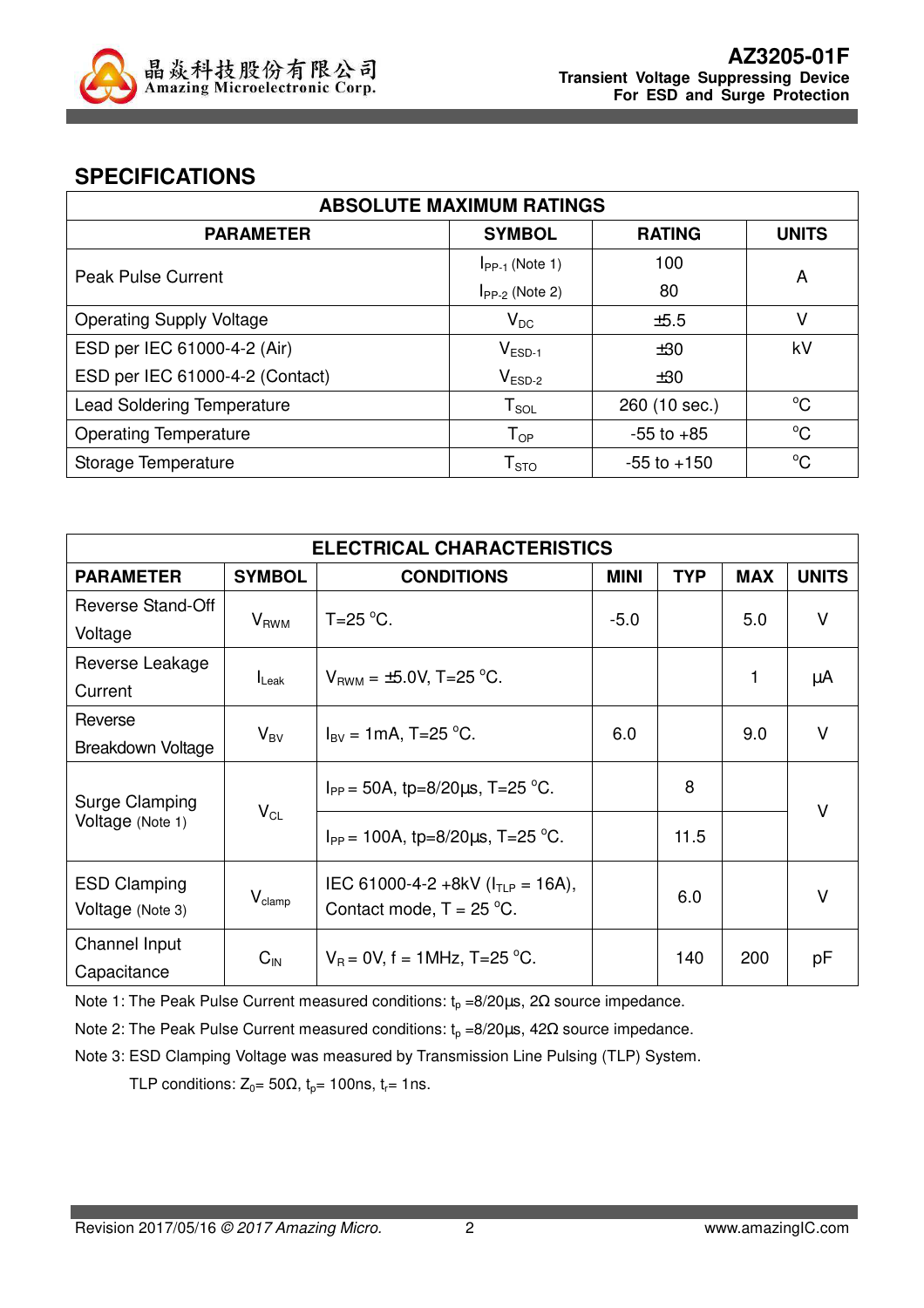

# **Typical Characteristics**





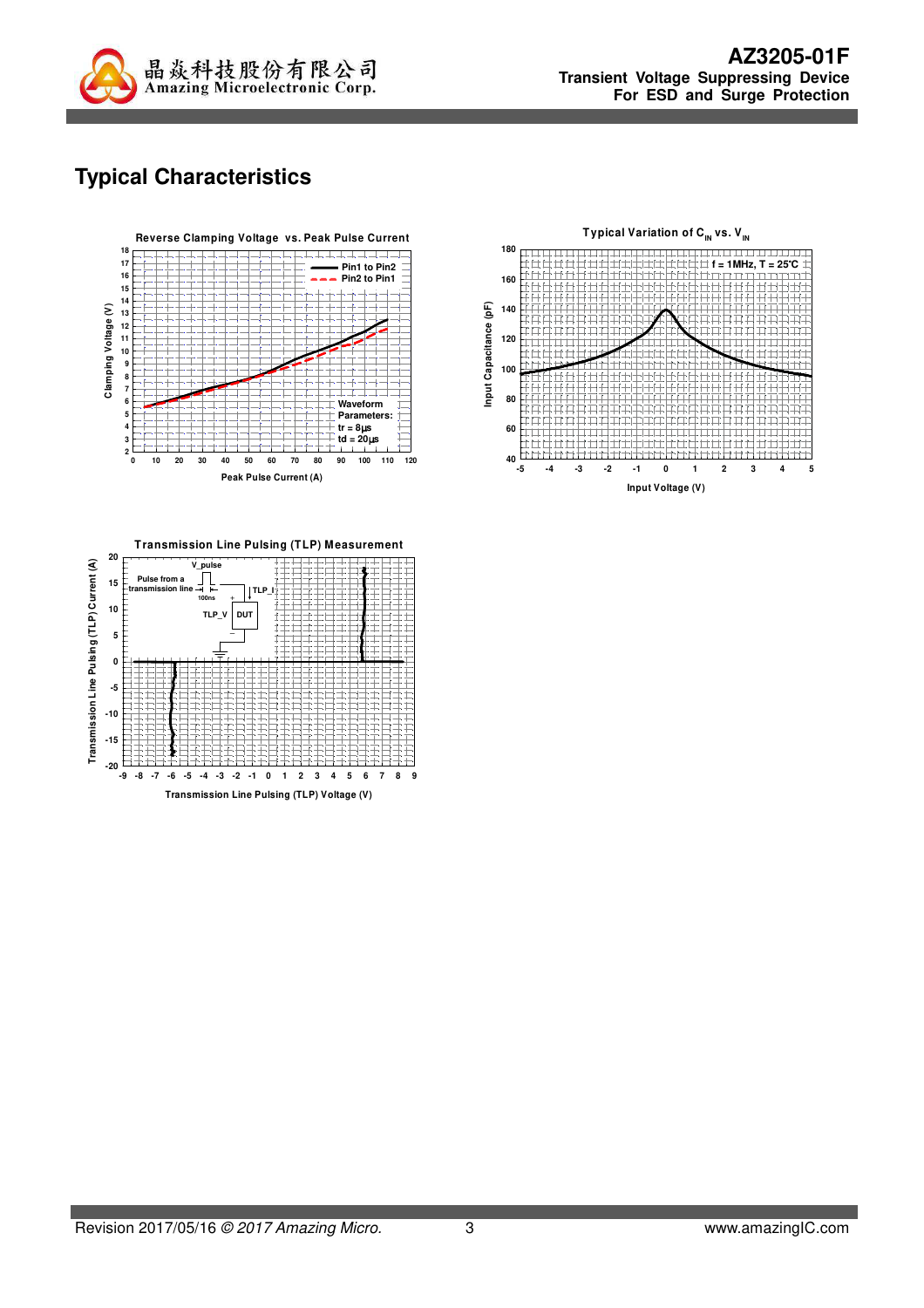

## **Applications Information**

The AZ3205-01F is designed to protect one line against system ESD/EFT/Lightning pulses by clamping them to an acceptable reference. It provides bi-directional protection.

The usage of the AZ3205-01F is shown in Fig. 1. Protected line, such as data line, control line, or power line, is connected at pin 1. The pin 2 is connected to a ground plane on the board. In order to minimize parasitic inductance in the board traces, all path lengths connected to the pins of AZ3205-01F should be kept as short as possible.

In order to obtain enough suppression of ESD induced transient, good circuit board is critical. Thus, the following guidelines are recommended:

- Minimize the path length between the protected lines and the AZ3205-01F.
- Place the AZ3205-01F near the input terminals or connectors to restrict transient coupling.
- The ESD current return path to ground should be kept as short as possible.
- Use ground planes whenever possible.
- NEVER route critical signals near board edges and near the lines which the ESD transient easily injects to.



**Fig. 1 ESD protection scheme by using AZ3205-01F.**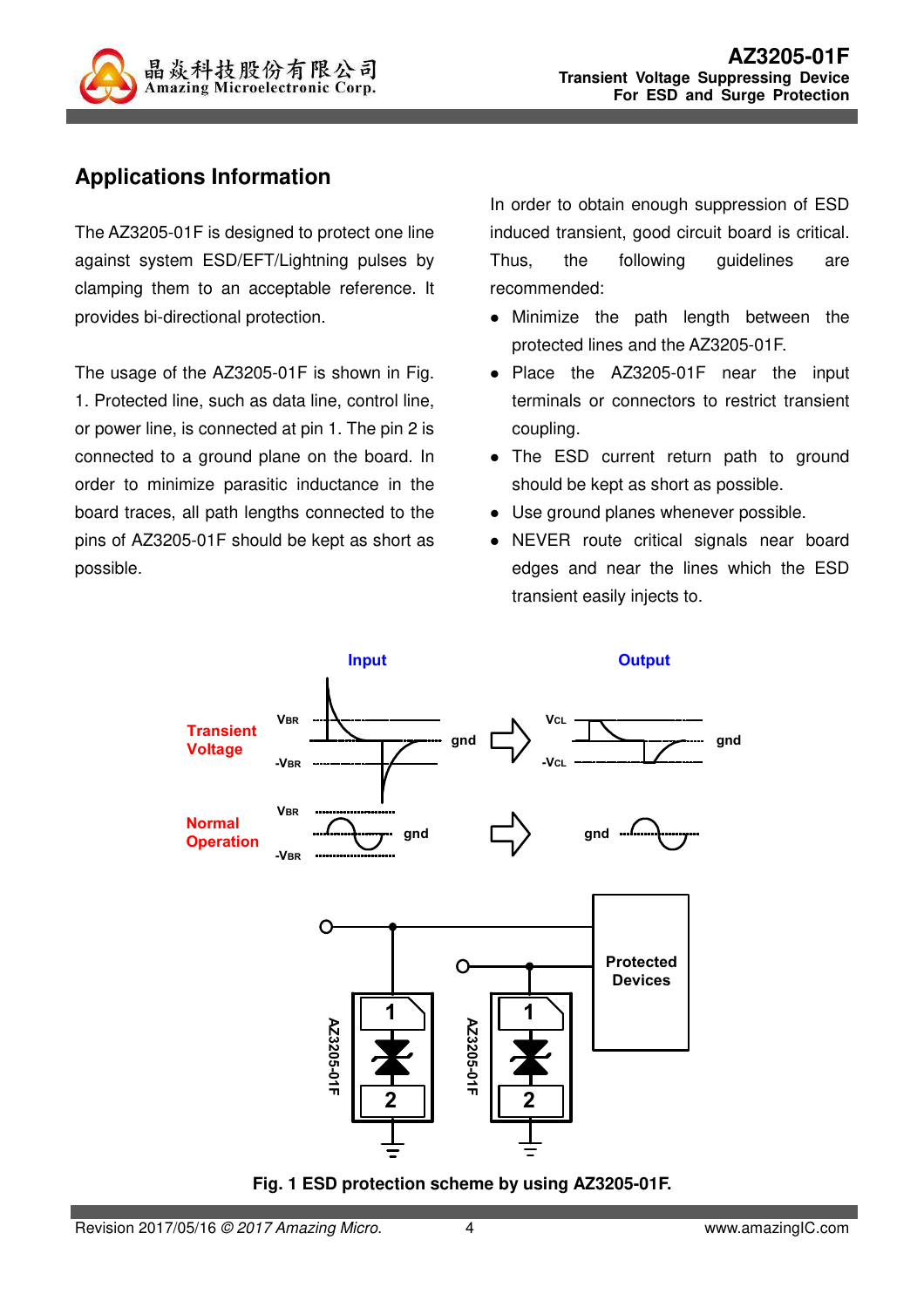

#### **Mechanical Details**











#### **PACKAGE DIMENSIONS**

| <b>SYMBOL</b>  | <b>Millimeter</b> |      |      |  |
|----------------|-------------------|------|------|--|
|                | Min.              | Typ. | Max. |  |
| A              | 0.95              | 1.00 | 1.05 |  |
| B              | 1.55              | 1.60 | 1.65 |  |
| C              | 0.75              | 0.80 | 0.85 |  |
| D              | 0.45              | 0.50 | 0.55 |  |
| D <sub>1</sub> |                   | 0.02 | 0.05 |  |
| Е              | <b>1.10BSC</b>    |      |      |  |
| F              | 0.10              | 0.15 | 0.20 |  |
| Н              | 0.15              | 0.20 | 0.25 |  |
| L              | 0.35              | 0.40 | 0.45 |  |

# **LAND LAYOUT**



#### Notes:

This LAND LAYOUT is for reference purposes only. Please consult your manufacturing partners to ensure your company's PCB design guidelines are met.